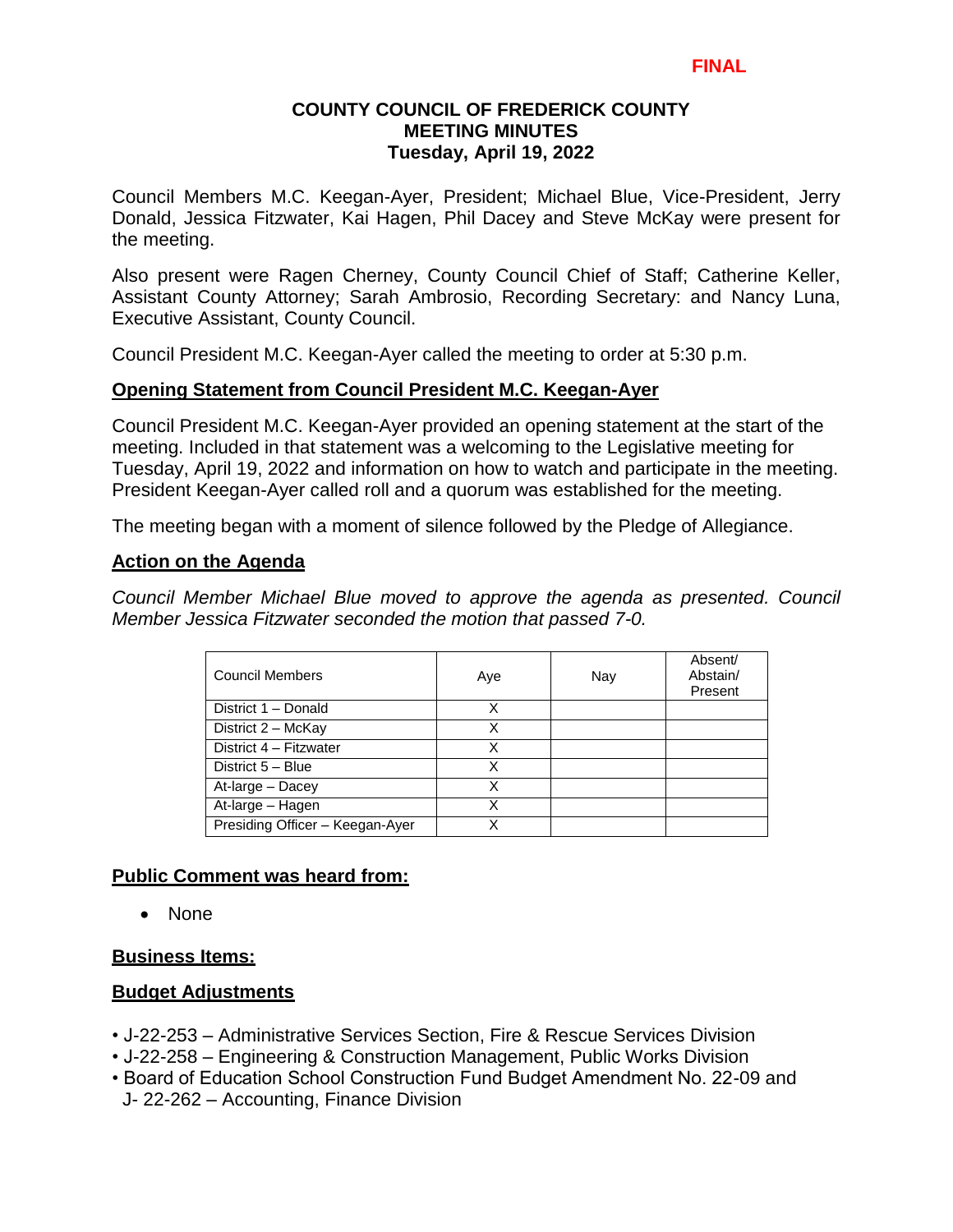## **COUNTY COUNCIL OF FREDERICK COUNTY MEETING MINUTES Tuesday, April 19, 2022**

- Board of Education School Construction Fund Budget Amendment No. 22-10 and J-22-263 – Accounting, Finance Division
- J-22-265 Operations/Area Agency on Aging, Senior Services Division
- J-22-276 Office of Economic Development

*Council Member Jessica Fitzwater moved to approve Budget Adjustments J-22-253, J-22-258, Board of Education School Construction Fund Budget Amendment No. 22-09 and J- 22-262, Board of Education School Construction Fund Budget Amendment No. 22-10 and J-22-263, J-22-265 and J-22-276 as presented. Council Member Kai Hagen seconded the motion that passed 7-0.* 

| <b>Council Members</b>          | Aye | Nay | Absent/<br>Abstain/<br>Present |
|---------------------------------|-----|-----|--------------------------------|
| District 1 - Donald             | Χ   |     |                                |
| District 2 - McKay              | x   |     |                                |
| District 4 - Fitzwater          | Χ   |     |                                |
| District 5 - Blue               | x   |     |                                |
| At-large - Dacey                | х   |     |                                |
| At-large - Hagen                | Χ   |     |                                |
| Presiding Officer - Keegan-Ayer | Χ   |     |                                |

# **Approval of Minutes from April 5, 2022.**

*Council Member Steve McKay moved to approve the minutes from April 5, 2022, as presented. Council Member Jessica Fitzwater* seconded *the motion that passed 7-0.* 

| <b>Council Members</b>          | Aye | Nay | Absent/<br>Abstain/<br>Present |
|---------------------------------|-----|-----|--------------------------------|
| District 1 - Donald             | x   |     |                                |
| District 2 - McKay              | x   |     |                                |
| District 4 - Fitzwater          | Χ   |     |                                |
| District 5 - Blue               | Χ   |     |                                |
| At-large - Dacey                | Χ   |     |                                |
| At-large - Hagen                | Χ   |     |                                |
| Presiding Officer - Keegan-Ayer | v   |     |                                |

# **Motion to Take Constant Yield Tax Rate to Public Hearing**

*Council Member Jessica Fitzwater moved to approve the Motion to Take Constant Yield Tax Rate to Public Hearing as presented by staff. Council Member Kai Hagen seconded the motion that passed 7-0.*

| <b>Council Members</b> | Ave | Nav | Absent/<br>Abstain/<br>Present |
|------------------------|-----|-----|--------------------------------|
|                        |     |     |                                |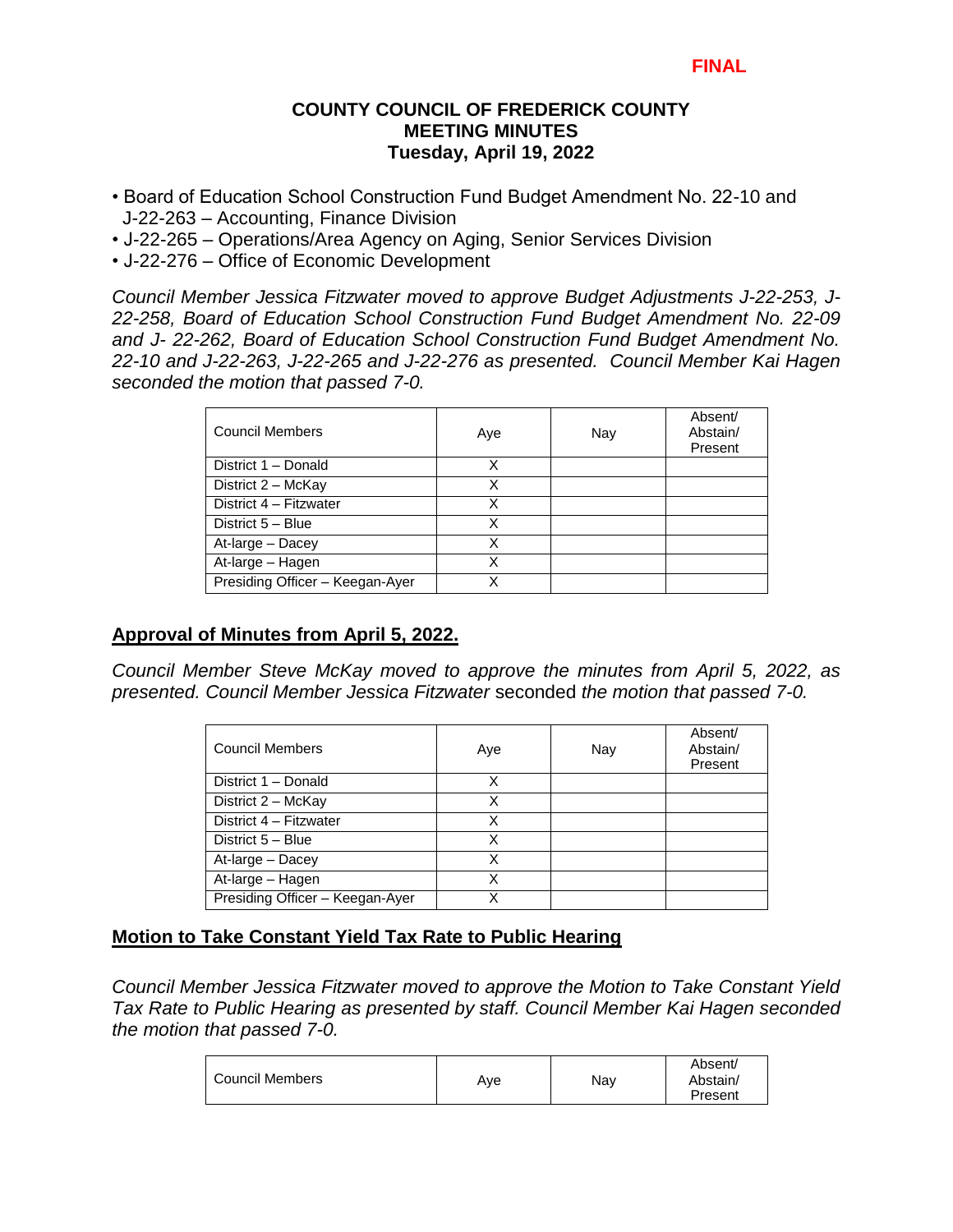#### **COUNTY COUNCIL OF FREDERICK COUNTY MEETING MINUTES Tuesday, April 19, 2022**

| District 1 - Donald             |  |  |
|---------------------------------|--|--|
| District 2 - McKay              |  |  |
| District 4 - Fitzwater          |  |  |
| District 5 - Blue               |  |  |
| At-large - Dacey                |  |  |
| At-large - Hagen                |  |  |
| Presiding Officer - Keegan-Ayer |  |  |

# **Public Hearing on Surplus Declaration Resolution of Dearbought Parcel**

Rick Harcum, Chief Administrative Officer, County Executive's Office, provided information to the Council on the Surplus Declaration Resolution of Dearbought Parcel.

Public Comment was heard from:

• Hugh Gordon

With no additional speakers President Keegan-Ayer closed public comment.

*Council Member Jessica Fitzwater moved to approve the surplus declaration of the Dearbought parcel located at the intersection of Sebastian Boulevard and Liberty Road (MD 26) for the purpose of developing affordable senior housing as presented by staff. Council Member Michael Blue seconded the motion that passed 7-0.*

| <b>Council Members</b>          | Aye | Nay | Absent/<br>Abstain/<br>Present |
|---------------------------------|-----|-----|--------------------------------|
| District 1 - Donald             | Χ   |     |                                |
| District 2 - McKay              | х   |     |                                |
| District 4 - Fitzwater          | X   |     |                                |
| District 5 - Blue               |     |     |                                |
| At-large - Dacey                | X   |     |                                |
| At-large - Hagen                | Χ   |     |                                |
| Presiding Officer - Keegan-Ayer |     |     |                                |

#### **Third Reading Calendar**

At 5:47 p.m. Council President M.C. Keegan-Ayer passed the gavel to Council Vice President Michael Blue.

#### **Bill No. 22-07 – Revisions to the Frederick County Employees Retirement Plan (Ad Hoc Cost of Living Adjustment) – Ad Hoc Cost of Living Adjustment**

*Council President M.C. Keegan-Ayer moved to approve Bill No. 22-07 – Revisions to the Frederick County Employees Retirement Plan (Ad Hoc Cost of Living Adjustment) –*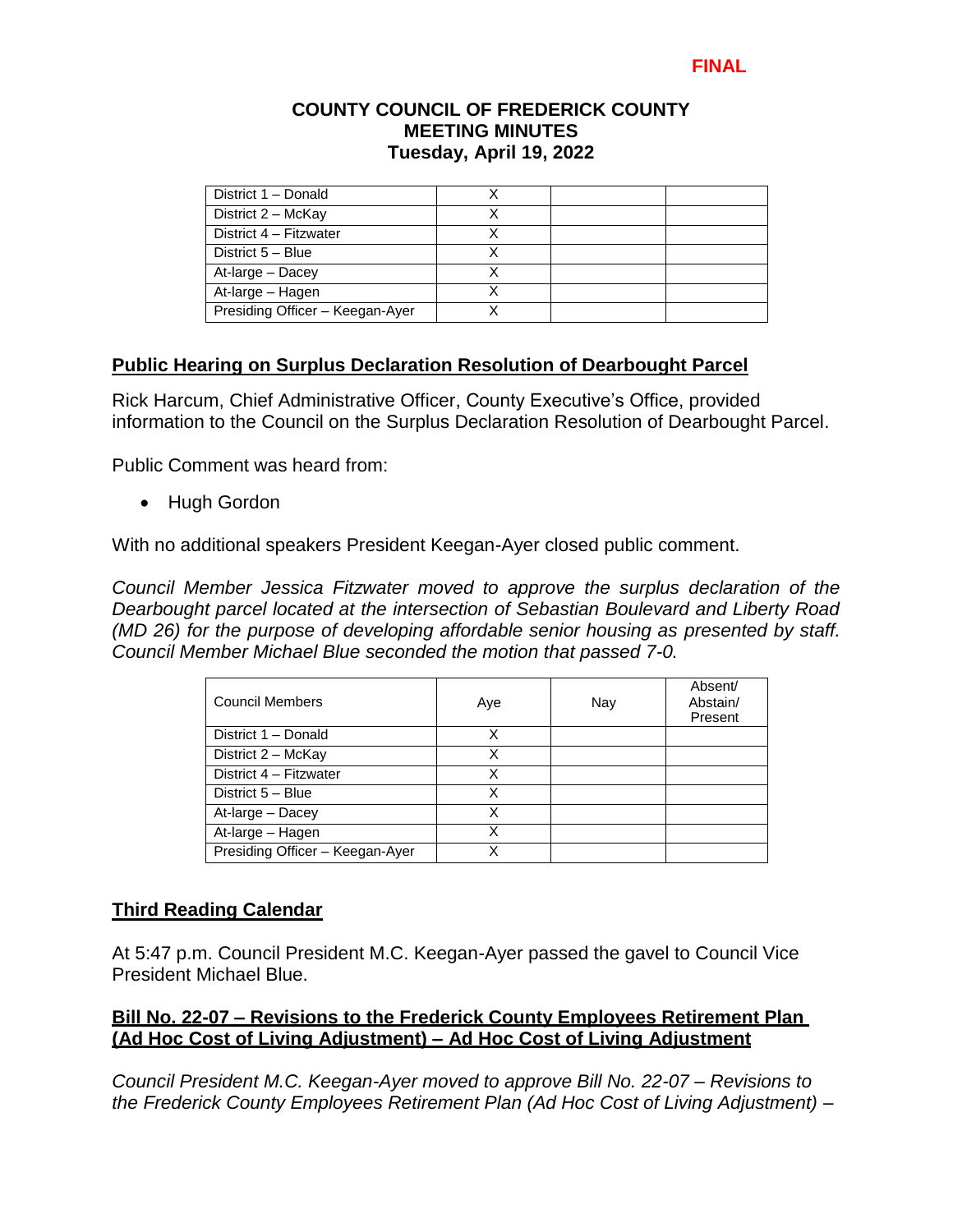#### **FINAL**

#### **COUNTY COUNCIL OF FREDERICK COUNTY MEETING MINUTES Tuesday, April 19, 2022**

*Ad Hoc Cost of Living Adjustment. Council Member Jerry Donald seconded the motion that passed 7-0.*

| <b>Council Members</b>   | Aye | Nay | Absent/<br>Abstain/<br>Present |
|--------------------------|-----|-----|--------------------------------|
| District 1 - Donald      | х   |     |                                |
| District 2 - McKay       | x   |     |                                |
| District 4 - Fitzwater   | Χ   |     |                                |
| District 3 - Keegan-Ayer | Χ   |     |                                |
| At-large - Dacey         | Χ   |     |                                |
| At-large - Hagen         | X   |     |                                |
| Presiding Officer - Blue |     |     |                                |

#### **Bill No. 22-08 – Revisions to the Frederick County Uniformed Employees Retirement Plan (Ad Hoc Cost of Living Adjustment) – Ad Hoc Cost of Living Adjustment**

*Council President M.C. Keegan-Ayer moved to approve Bill No. 22-08 – Revisions to the Frederick County Uniformed Employees Retirement Plan (Ad Hoc Cost of Living Adjustment) – Ad Hoc Cost of Living Adjustment. Council Member Jerry Donald seconded the motion that passed 7-0.*

| Council Members          | Aye | Nay | Absent/<br>Abstain/<br>Present |
|--------------------------|-----|-----|--------------------------------|
| District 1 - Donald      | X   |     |                                |
| District 2 - McKay       |     |     |                                |
| District 4 - Fitzwater   | Χ   |     |                                |
| District 3 - Keegan-Ayer | х   |     |                                |
| At-large - Dacey         | Χ   |     |                                |
| At-large - Hagen         |     |     |                                |
| Presiding Officer - Blue |     |     |                                |

At 5:50 p.m. Council Vice President Michael Blue passed the gavel back to Council President M.C. Keegan-Ayer.

The Council took a break from 5:50 p.m. to 6:00 p.m.

#### **Public Hearing:**

The Council reconvened at 6:00 pm and Council President Keagan-Ayer re-established a quorum with all members present.

# **FY23 Board of Education and Frederick County Government Budget Public Hearing**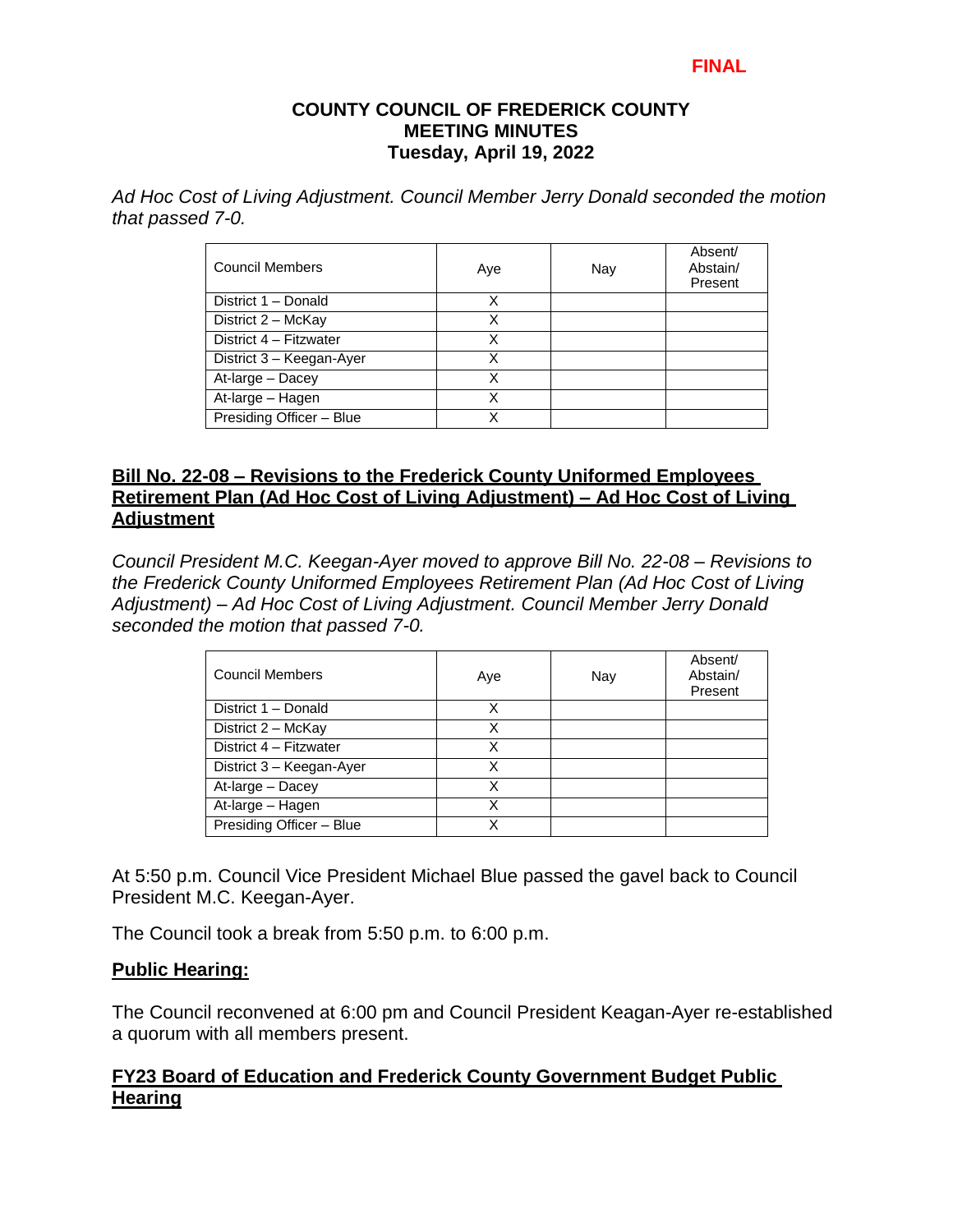#### **FINAL**

#### **COUNTY COUNCIL OF FREDERICK COUNTY MEETING MINUTES Tuesday, April 19, 2022**

Rick Harcum, Chief Administrative Officer, County Executive's Office, Kelly Weaver, Director, Budget Office and Jennifer Peterson, Assistant Budget Director, Budget Office provided information to the Council on the FY23 Board of Education and Frederick County Government Budget Public Hearing.

Public Comment was heard from:

- Dr. Thomas Powell
- Brad Young
- Thea Ruff
- Bruce DeShong
- Melissa Dirks
- Glenda Stolz
- Betty Hicks
- Rae Gallagher
- Sebastian Brown
- Richard Ludwick

With no additional speakers President Keegan-Ayer closed public comment.

The Council took a break from 6:45 p.m. to 7:00 p.m.

The Council reconvened at 7:00 pm and Council President Keagan-Ayer re-established a quorum with all members present.

#### **Public Hearing:**

#### **To Consider Amended Bill No. 22-09 – Establish a Police Accountability Board**

Council President M.C. Keegan-Ayer presented information on Amended Bill No. 22-09 - Establish a Police Accountability Board.

Public Comment was heard from:

- Mary Ann Ford
- Mike Morse
- Sea Raven
- Nicholas Augustine
- Jan Levine
- Willie Mahone
- John Funderburk
- Mary Astudillo